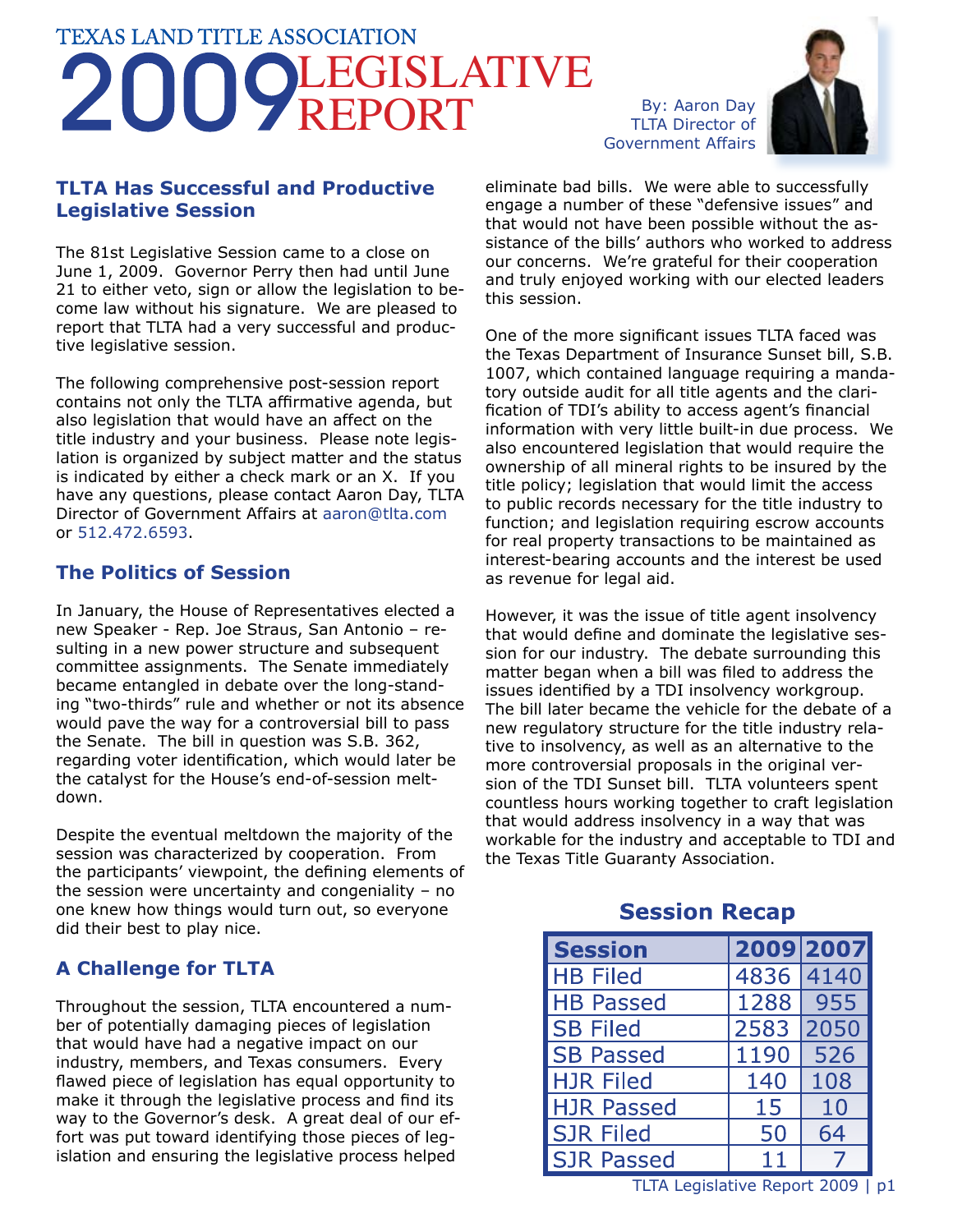## **Session Quick Facts:**

The Texas Legislature is scheduled to meet every odd-numbered year for 140 days.

There are 31 members in the Senate and 150 members in the House of Representatives.

Senators are elected to a four-year term (staggered).

Representatives are elected to a two year term.

Legislators earn roughly \$600 a month or \$7200 annually.

The 82nd Legislative Session is scheduled to convene on January 11, 2011.

## **TLTA's Affirmative Agenda**

Before the legislative session began, the TLTA Board of Directors adopted its 81st Legislative session Affirmative Agenda consisting of nine key issues. The TLTA lobby team was able to successfully resolve eight of the nine issues. The acknowledgement of foreign signatures by a public notary failed to pass because of the end of session deadlines, but we expect to revisit the issue during the 2011 legislative session.

Our successful outcome is due to the numerous hours and efforts of our TLTA volunteers including the Board of Directors, the Legislative Committee Chair and Members, the TLTA Caucus, PAC contributors, TLTA Day at the Capitol participants, and our volunteer witnesses. The TLTA staff and lobby team would like to express their sincere gratitude to the many industry volunteers that made our success possible.

### **A**  $\overline{\mathbf{M}}$  **indicates the bill has passed and will become law on the noted effective date.**

**A indicates the bill did not pass. To view the full bill text click on the bill number.**

## **H.B. 2353 by Hughes (Sponsor: Fraser)**

Statute of Limitations for Enforcement Actions Amends the Insurance Code to create a statute of limitations for enforcement actions by TDI. The bill injects some basic fairness into the process and gives title agents certainty relative to their status with the department and enforcement actions. Effective September 1, 2009

### **H.B.3073 by Geren (Sponsor: Fraser)**  *E-filing and Tax Certificates*

Also known as the "e-filing bill", amends Chapter 2501 of the Insurance Code to clarify title agents' ability to pass through the charges by third parties for tax certificate reports and electronic filing of documents.

Effective January 1, 2010

#### **H.B. 3091 by Veasey (S.B. 2065 by Davis)** *Acknowledgment of Written Instruments – Foreign Persons*

Amends the Civil Practice and Remedies Code to allow notaries to accept identifications produced by foreign governments as prove of an individual's identity.

*Please Note: S.B. 2065 passed the Senate Chamber and House Committee but was not set on House Calendar before Sine Die.*

#### **H.B. 3441 by Kleinschmidt (S.B. 1641 by Harris)** *Construction Liens under the Texas Residential Construction Commission (TRCC)* Amends the Property Code to provide that a lien remains valid in the event that a builder fails to put the proper information on the home construction contract.

*Please Note: The Legislature allowed the TRCC to sunset and did not include it in the "safety net bill" passed during the first called special session. Thus, the section of the code the bills attempted to amend expired rendering the bill moot.*

### **H.B. 3945 by Orr (S.B. 1596 by Watson)** *Release of Lien*

Amends the Property Code to allow title agents, at their discretion, to file an affidavit to function as a release of lien allowing files to be closed in absence of the mortgage holder's participation. Effective September 1, 2009

### **S.B. 1661 by Harris (H.B. 3053 by Truitt)** *Child Support Liens*

Amends the Family Code to create a statute of limitations for child support liens on real property by requiring a renewal after 10 years. The law also helps clarify the designation of a homestead for child support purposes and ends a requirement that the Attorney General automatically file a lien against real property under certain conditions. Effective May 26, 2009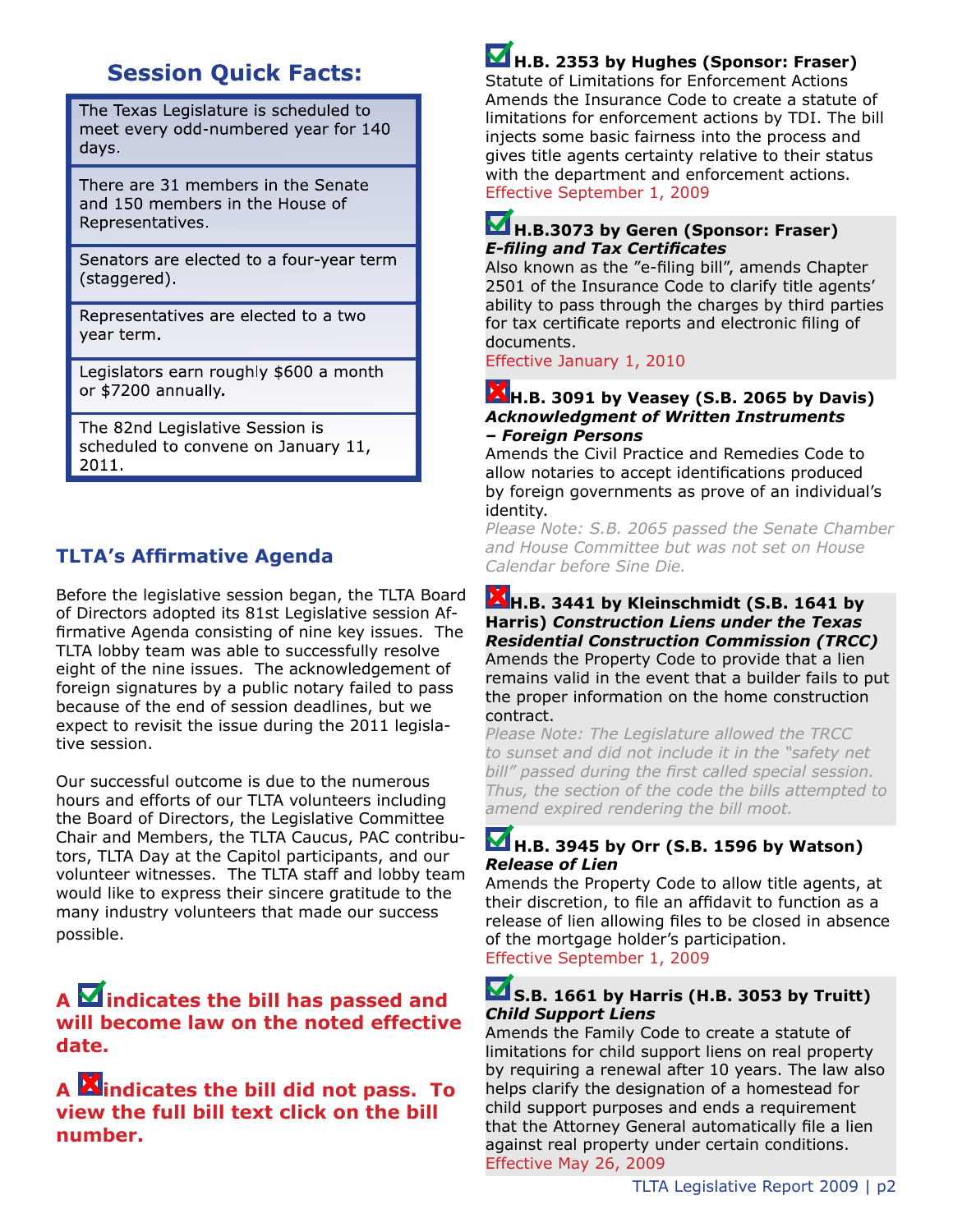### **S.B. 1918 by West (H.B. 2395 by England)** *Certificate of Dues Update*

Amends the Property Code to allow for an update of dues and communication of either waiver or nonwaiver of any first right of refusal the HOA members may possess. The bill was designed to save money for clients at closings by avoiding a repurchase of the much more expansive and expensive HOA package.

#### Effective September 1, 2009

### **S.B. 1919 by West (H.B. 2394 by England)** *Management Certificates*

Amends the Property Code to require HOAs to file and keep current contact information for management or HOA principles and preventing a lien from attaching without the required information on file. Effective September 1, 2009

## **S.B. 2121 by West (H.B. 2392 by England, Amended to H.B. 3479)**

#### *Right to Redeem*

Amends the Property Code to allow Mortgage Lien Holders to redeem after an HOA foreclosure and helps reduce claims by allowing the lien holder to preserve the lien.

Effective September 1, 2009

## **Legislation of Interest**

### **Insolvency**

## **H.B. 4338 by Smithee (Sponsor: Fraser)**

Comprehensive bill addressing agent insolvency issues provides for mandatory minimum capitalization for agents, establishes minimum education requirements for newer agents and agents entering the market, requires that all title plants date back to 1979, declares that monies owed to other title agents and underwriters are monies held in trust, provides that the Texas Title Insurance Guaranty Association (TTIGA) and underwriters have the ability to access files in the event of an insolvency, allows for underwriter communications to TDI relative to agent insolvency concerns, defines an impaired agent for the purpose of addressing insolvency, expands the authority and revenue raising abilities for the TTIGA, and establishes some due process safeguards relative to how TDI can use information gained from agents for the purpose of insolvency concerns.

Effective September 1, 2009

### **Title Industry and Real Estate Issues**

#### **H.B. 28 -** *Notice to Seller of Potential Annexation*

Would have required the seller to provide a copy of

any letter received from a municipality notifying the owner that the property is included in an annexation plan. The seller must also indicate on a form that the seller received notification of annexation, that the property is not in an annexation plan, or that the seller does not know if a notice has been received. The bill allows a purchaser to terminate the contract under certain conditions if the purchaser does not receive the notice before the contract date binding the buyer to purchase the property. The option to back out does not apply if the seller did not receive written notice from a municipality that a property was included in an annexation plan. Failed to Pass

### **H.B. 133 –** *Sales Price Disclosure*

As proposed, the bill would have required the disclosure and filing of the sales price in real property transactions.

Failed to Pass

#### **H.B. 352 –** *Minerals Interests and the Title Policy*

Would have prohibited the exclusion of coverage of the mineral estate from all title policies. Failed to Pass

### **H.B. 556 -** *Payment of Attorney's Fees – Adverse Possession*

Provides that in a suit for the possession of real property between a person claiming under record title to the property and one claiming by adverse possession, if the prevailing party recovers possession of the property from a person unlawfully in actual possession, the court is required, rather than authorized, to award costs and reasonable attorney's fees to the prevailing party if the court finds that the person unlawfully in actual possession made a claim of adverse possession that was groundless and made in bad faith and is authorized to award costs and reasonable attorney's fees to the prevailing party in the absence of a finding that a claim of adverse possession is groundless. Effective September 1, 2009

## **H.B. 652 -** *Licensing of Escrow Officers*

Authorizes persons who reside in an adjoining state and who are bona fide employees of a licensed Texas title insurance agent or office to be licensed by TDI. Also increases the bonding requirement for out-of-state employees from \$5,000 to \$10,000 and authorizes a person qualified as an escrow officer to hold a license and operate as a notary public. Effective September 1, 2009

## **H.B. 655 -** *Payment to a Trustee*

Amends Section 51.0075(f), Property Code, to provide that the purchase price in a sale held by a trustee or substitute trustee under this section is due and payable without delay, rather than im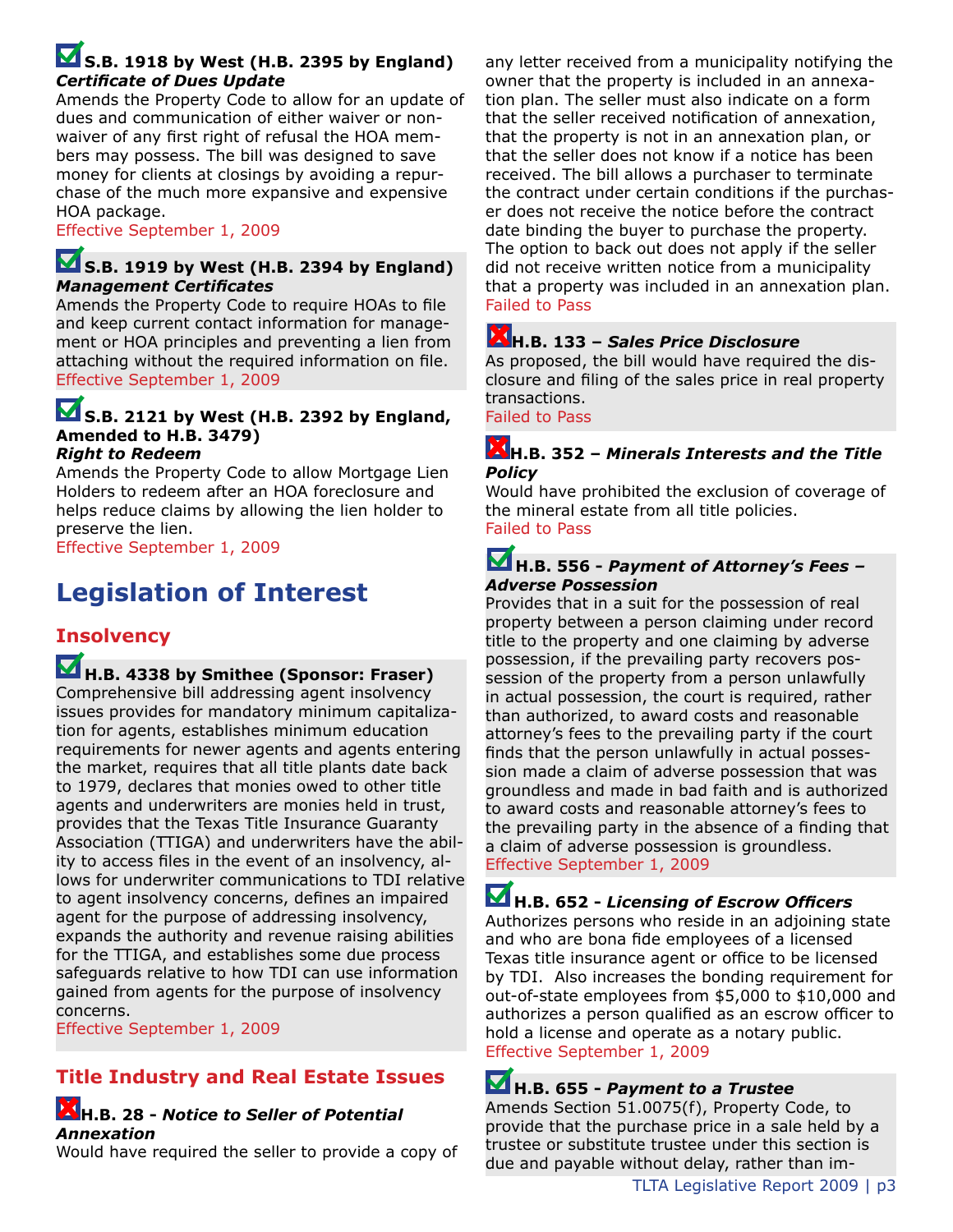mediately, on acceptance of the bid or within such reasonable time as may be agreed upon by the purchaser and the trustee or substitute trustee if the purchaser makes such request for additional time to deliver the purchase price, rather than on acceptance of the bid by the trustee or substitute trustee. Effective September 1, 2009

#### **H.B. 1852 –** *Escrow Account Interests in Real Property Transactions*

Requires all title agents to move their escrow accounts to interest bearing accounts. The interest earned would then be swept into an account as a revenue source for the funding of indigent legal services.

Failed to Pass

### **H.B. 2295 -** *TRCC Sunset*

Establishes the continuation of the Texas Residential Construction Commission. Failed to Pass

### **H.B. 2897 -** *Application for tax exemption*

Requires title agents to provide homestead exemption information to the buyer and advise the buyer about the process and deadlines concerning the application for homestead exemption. Failed to Pass

### **H.B. 3502 -** *Acknowledgements of a Seller's Disclosure Notice*

Amends current law relating to acknowledgements required of a purchaser of residential real property in connection with the receipt of a seller's disclosure notice regarding the property. Requires that the notice be executed and, at a minimum, read substantially similar to a certain form and include information relating to Chapter 766 (Fire Safety in Residential Dwellings), Health and Safety Code. Deletes existing text providing that the undersigned purchaser "hereby acknowledges the property complies with the smoke detector requirements of Chapter 766", or, if the property does not comply with the smoke detector requirements of Chapter 766, the buyer waives the buyer's rights to have smoke detectors installed in compliance with Chapter 766.

Effective January 1, 2010

### **H.B. 3767 -** *Homestead Property Transferred to a Trustee*

Allows a trustee to transfer, by warranty deed, real property designated as a homestead into a living trust without affecting the homestead designation of the property if the trust settlor is a beneficiary of the trust. In addition, the bill provides residence homestead protection to settlors, their spouses and their heirs in a qualified trust for as long as they use the home as a residence homestead. Effective September 1, 2009

#### **H.B. 3768 -** *Title Insurance Coverage – Trusts*

Amends current law relating to title insurance coverage of property transferred into an inter vivos trust and provides that the transfer by deed of real property into an inter vivos trust does not affect title insurance coverage of the property if the trust settlor is a beneficiary of the trust. Provides that on the effective date of a transfer under Subsection (a), the insurance coverage on the title of the real property transferred applies to the trustee of the trust into which the settlor transferred the property. Provides that the insurance company has the defenses to the coverage described in Subsection (b) that the company had under the policy against the original named. Authorizes the commissioner of insurance, for an owner's title insurance policy on residential real property that is issued to an individual, to adopt terms that provide for continuation of coverage subject to the rights and defenses against the original named insurer for:

1) A person who inherits the original named insured's title on the original named insured's death;

2) The original named insured's spouse who receives title in dissolution of marriage with the original named insured;

3) The trustee or successor of a trust established by the original named insured for real estate planning to whom the original named insured transfers title after the date of policy; or

4) The beneficiaries of a trust described by Subdivision (3) on the death of the original named insured.

Effective September 1, 2009

### **H.B. 4043 –** *Notification - Certificate of Convenience – Municipal Owned Utility*

Amends the Water Code, to provide that Section 13.257(c) does not apply to certain transfers of title, including a transfer of title to property located within the corporate limits of a municipality that is served by a municipally owned utility. Failed to Pass

## **H.B. 4219 -** *Transfer Fees*

Extends the prohibition of transfer fees on both seller and buyer to all real property regardless whether the fee is collected by an home owners' association, charity, or government entities, which are now excluded from the prohibition on transfer fees. Failed to Pass

## **H.B. 4397 -** *Payoff Statement Requirements*

Requires the Finance Commission of Texas by rule to adopt a standard form that must be used by a mortgage servicer in providing a requested payoff statement. Establishes that any amounts remaining owed on a properly executed payoff statement because of a mistake by the lender or mortgage ser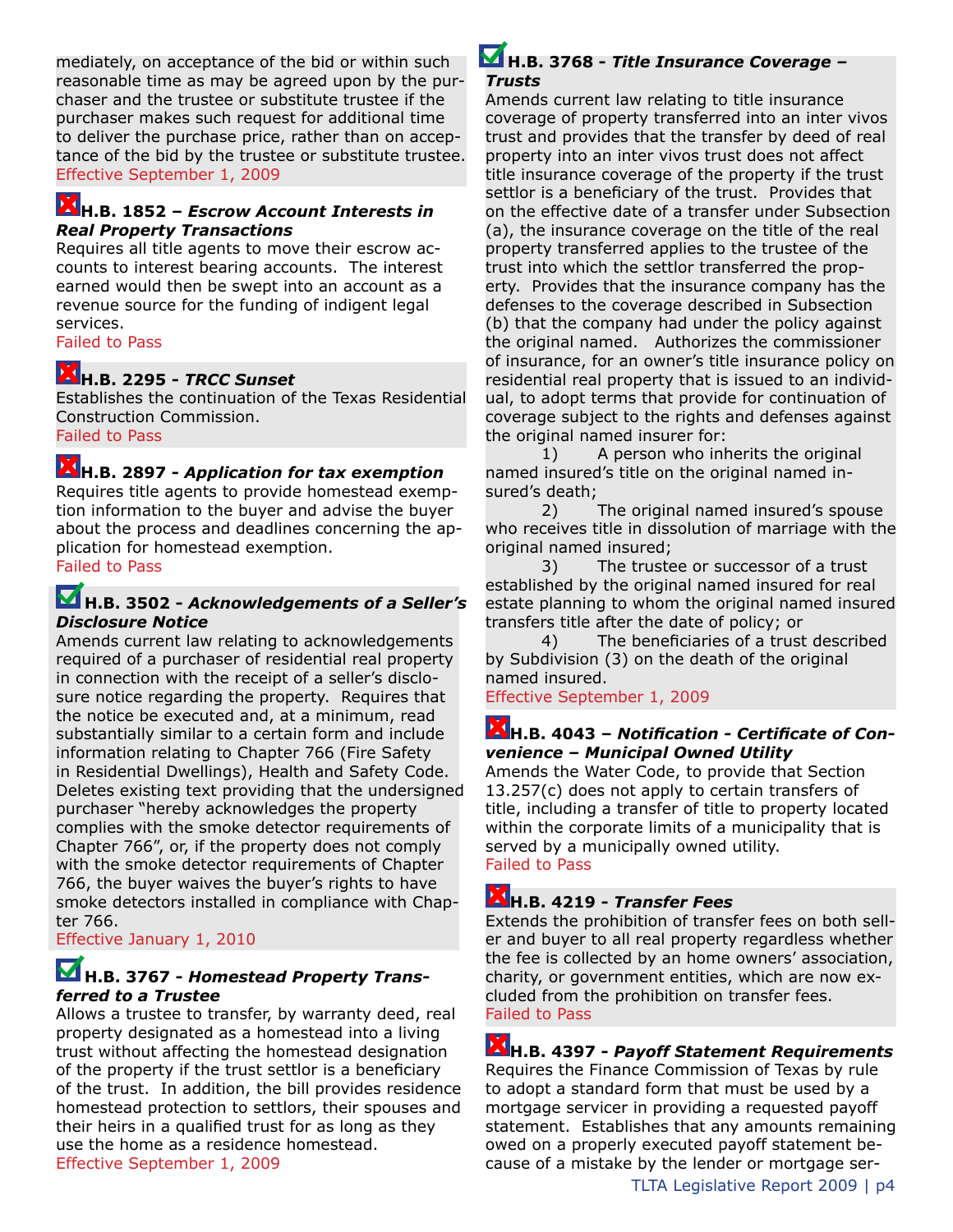vicer does not constitute a lien against the property. Also authorizes a lender or mortgage servicer who notices a material mistake in a payoff statement to provide a corrected statement within two business days before the closing date set forth in the payoff request. Provides that a mortgage servicer who fails to deliver a requested payoff statement to the requestor is liable to the mortgagor for any actual damages suffered by the mortgagor as a result of the violation, reasonable attorney's fees, and court costs.

#### Failed to Pass

### **H.B. 4765** *Franchise Tax – Revenue Minimum*

Seeks to mitigate the affect of the new franchise tax by effectively removing 40,000 businesses from the tax rolls. Provides that a taxable entity is not required to pay any tax and is not considered to owe any tax for a period if the amount of tax computed for the taxable entity is less than \$1,000, or the amount of the taxable entity's total revenue from its entire business is less than or equal to \$1 million, rather than \$300,000, or the amount determined under Section 171.006 (Adjustment of Eligibility for No Tax Due, Discounts, and Compensation Deduction) per 12-month period on which margin is based. Provides that a taxable entity is not required to pay any tax and is not considered to owe any tax for a period if the amount of tax computed for the taxable entity is less than \$1,000, or the amount of the taxable entity's total revenue from its entire business is less than or equal to \$600,000, rather than \$300,000, or the amount determined under Section 171.006 per 12-month period on which margin is based. Effective January 1, 2010

### **HJR 14 -** *Eminent Domain – Public Use*

Constitutional Amendment requiring voter approval to prohibit the use of eminent domain if the primary purpose is economic development. Election Date November 3, 2009

### **S.B. 18 -** *Eminent Domain*

Modifies the process governing eminent domain proceedings, standards of evidence that could be considered by a court in the course of making decisions regarding damages, obligations placed upon condemning entities, and the rights of previous owners to repurchase taken property. The bill authorizes special commissioners to take into account any evidence that a property owner would consider in a negotiated transaction outside the standards set forth in the chapter. It also modifies the price at which previous owners could repurchase condemned property on which a public use was cancelled within 10 years of the acquisitions to be the price paid to the owner by the governmental entity at the time the property originally was acquired,

rather than the fair market value of the property at the time the public use was cancelled. Failed to Pass

**S.B. 444 -** *Mandatory Sales Price Disclosure* Requires the disclosure and filing of the sales price in real property transactions. Failed to Pass

#### **S.B. 1001 -** *Office of Public Insurance Counsel Sunset*

#### Establishes the continuation of OPIC.

*Note: OPIC was extended until 2011 in S.B. 2 "the safety net bill" passed during the first called special session of the 81st Legislature.*

### Failed to Pass

### **S.B. 1007 -** *Texas Department of Insurance Sunset*

Establishes the continuation of TDI and requires a mandatory annual third party audit of all title agents. Also clarifies TDI's ability to access and review the financial records of title agents.

*Note: TDI was extended until 2011 in S.B. 2 "the safety net bill" passed during the first called special session of the 81st Legislature.* 

### Failed to Pass

# **S.B. 1625 -** *Power of Attorney*

The bill removes the discretion of third parties in the acceptance of durable powers of attorney and requires third parties (including title companies) to accept powers of attorney absent a known or established justification for a refusal to accept the power of the attorney.

Failed to Pass

### **S.B. 1938 –** *Escrow Account Interests in Real Property Transactions*

Requires all title agents to move their escrow accounts to interest bearing accounts. The interest earned on the accounts would be swept into an account as a revenue source for the funding of indigent legal services.

Failed to Pass

### **Home Owners Association Issues**

**H.B. 1976 –** *Comprehensive HOA Reform* The bill eliminates non-judicial foreclosure, gives homeowners the right to file suit against an HOA and collects damages if the board acts outside of the law or the governing documents, gives homeowners the right to collect attorney fees if the homeowner prevails regardless of who files the suit, prohibits the HOA's right of entry on private property, prohibits HOAs from enforcing restrictions added after the home is purchased, eliminates an HOA's right of first refusal, prevents HOA boards from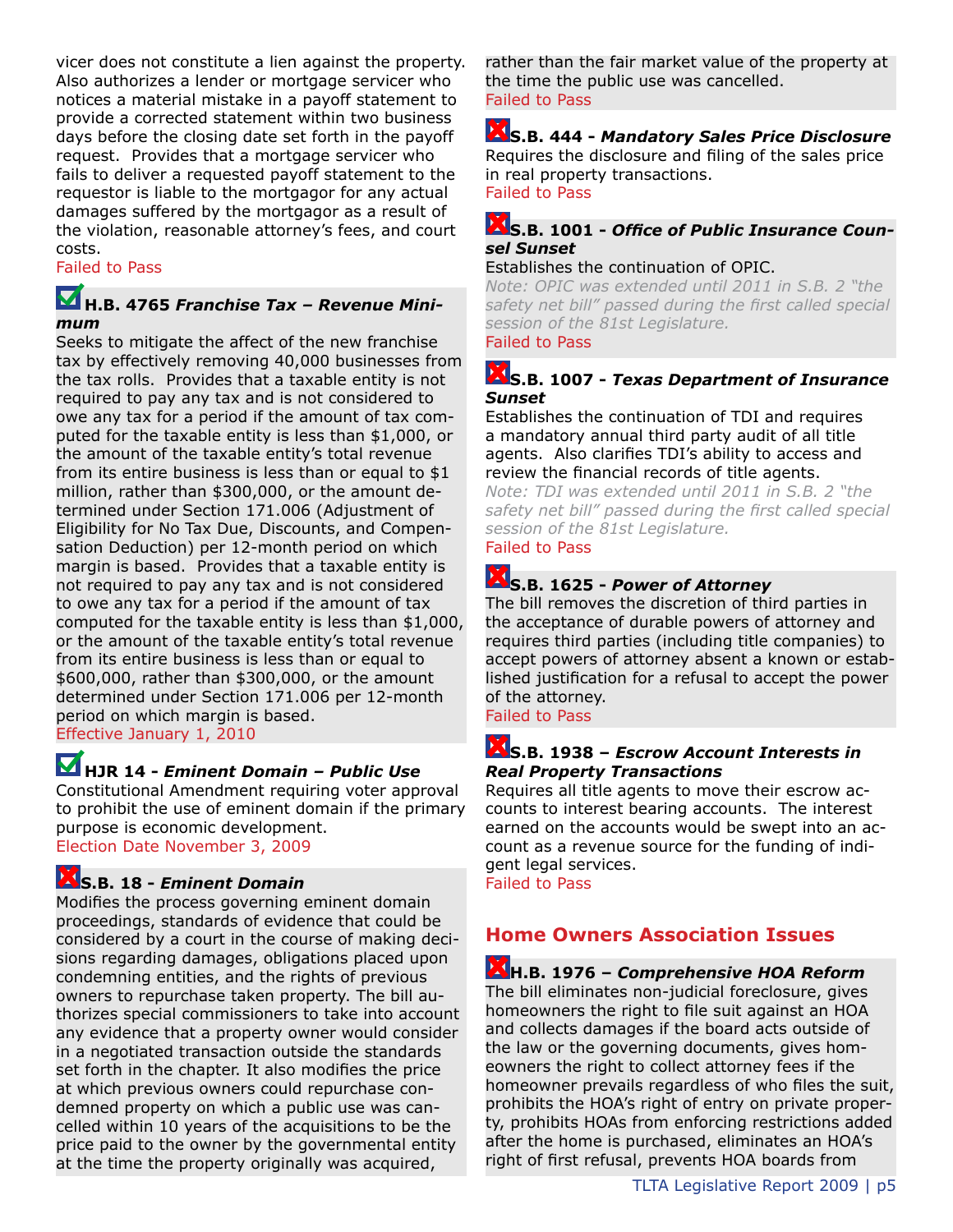amending bylaws to expand board powers, requires 51% approval of all homeowners in HOA to amend governing documents, requires notice of and establish open meetings for HOA board and committees and requires written minutes to be published, voids HOAs' right to prohibit voting privileges, prohibits proxy ballots, require written notice to all homeowners of election or vote, requires HOAs to contract with county agent to tabulate votes, requires HOAs to file voting results with the county clerk, prohibits requirements for board members, with exception of conviction of moral turpitude, establishes a priority of payments from homeowners so past and current dues are paid first, requires HOAs to establish and offers an alternative payment schedule when homeowners become delinquent, repeals HOAs' right to fine homeowner \$200 per day per violation, requires full disclosure of documents governing an HOA be provided to prospective home buyer, prohibits restrictions against homeowner from parking vehicles on public street or in owner's driveway, allows HOAs up to 10 years to file action against a homeowner.

Failed to Pass

### **H.B. 1977 –** *HOA Liens on Homesteads*

Authorizes a property owners' association to affix a lien on a homestead to be collected at the time the property is transferred to collect on debts accrued on dues or fees owed to the association by the property owner. The bill also requires the funds be paid upon the sale of the property unless a seizure of the homestead property is authorized by a provision in a dedicatory instrument adopted by the members of the homeowners' association in a manner prescribed as outlined in the bill. Failed to Pass

#### **Lien Issues**

### **H.B. 396** *– Expunction of a Notice of Lis Pendens*

Amends the Property Code to require a person who files a notice for record of lis pendens to serve a copy of the notice on each party to the action who has an interest in the real property affected by the notice not later than the seventh day after the filing. The bill also sets out comprehensive procedures for all parties relative to a motion to expunge a lis pendens.

Effective September 1, 2009

### **H.B. 669 -** *Mechanic's Lien – Liability for Filing*

Amends the Civil Practice and Remedies Code, by adding Subsection (c) providing that a person claiming a lien under Chapter 53 (Mechanic's, Contractor's, or Materialman's Lien), Property Code, is not liable under this section for the making, presentation, or use of a document or other record

in connection with the assertion of the claim unless the person acts with intent to defraud. Effective September 1, 2009

### **H.B. 1465 –** *Joinder of a Tax Lien Transferee*

Requires a taxing unit to also join a tax lien transferee when it files suit to foreclose its own lien for delinquent property taxes. Once joined, a transferee is entitled to foreclose its lien, notwithstanding the current law that generally prohibits the same within one year of the date on which the lien is recorded and regardless of whether the loan secured by the lien is delinquent. Alternatively, the bill authorizes a transferee to pay all taxes, penalties, interest, court costs, and attorney's fees owing to the taxing units in the suit.

Effective September 1, 2009

### **H.B. 1513 –** *Construction Contact Trust Fund*

Provides that trust funds paid to a creditor under Chapter 162 (Construction Payments, Loan Receipts, and Misapplication of Trust Funds), Property Code, are not property or an interest in property of a debtor who is a trustee described by Section 162.002 (Contractors as Trustees), Property Code. The bill provides that regardless of whether a construction contract is covered by a statutory or common law payment bond, Chapter 162 applies to a certain contract for the improvement of specific real property in this state. Also amends the Property Code to provide a fiduciary responsibility between the contractor and the property owner for certain funds.

Effective September 1, 2009

### **H.B. 3083 –** *Dragnet Clause*

Requires a mortgagee to provide a specific written notice to a person before the person agrees to become obligated as a surety or guarantor on a loan secured by a deed of trust. Requires the notice to include information relating to the effects of a dragnet clause and establishes that the failure to provide such notice removes the person's liability for certain obligations.

Failed to Pass

### **Privacy and Open Records Issues**

### **H.B. 3596 –** *Public Disclosure in Appraisal Records*

Prohibits public disclosure of the identity of an owner or real property in the appraisal records. Failed to Pass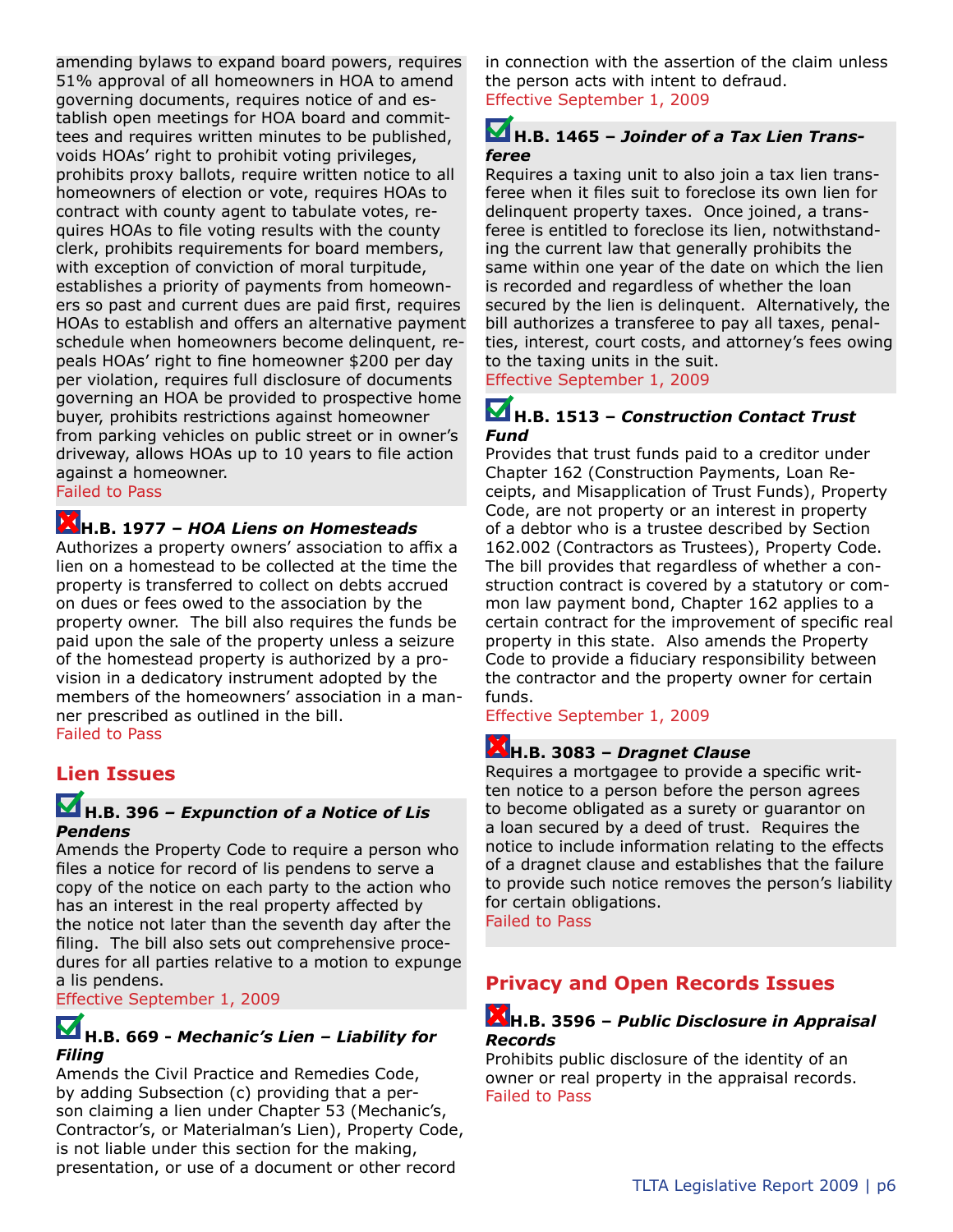#### **H.B. 1383/S.B. 331 –** *Information of Public Employees*

Prevents the public disclosure of public employees' information.

Failed to Pass

## **S.B. 1630 -** *Public Information Law*

Under the Public Information Act, if a governmental entity subject to the Act receives a request for information that is available on the Internet, the governmental entity must locate, copy, and provide that information. The bill permits an entity subject to the Act to comply by informing the requestor the information is available on the Internet. The entity must then provide the location of the information and offer the person access to a computer terminal at no charge to access the information. If the information is available on the Internet then that information does not have to be provided by the governmental entity in any other form. Failed to Pass

**Recording and County Issues**

#### **H.B. 2753-** *Solar Energy Improvements* Creates a special assessment administered by a county against residential property to finance the installation of solar panels for that property. The assessment remains with the land until it was satisfied.

Failed to Pass

## **H.B. 4140 -** *Bulk Data Request*

Defines "bulk data request," for purposes of the open records law, as a request for copies of public information that would involve producing copies of 100 pages or more in response. The bill specifies that, notwithstanding any other provision of that law, a governmental body is not required to produce information in response to a bulk data request in any medium other than that in which the information is maintained. Further, a governmental body would not be required to produce a document responsive to a bulk data request in the requested format if the public information is maintained in the same medium as the medium requested by the requestor. The bill authorizes a governmental body, notwithstanding any other provision of the open records law, to charge an amount not to exceed 20 cents per page in providing a copy of information subject to a bulk data request. Failed to Pass

## **Banking and Foreclosure Issues**

**H.B. 10 -** *Regulation of Residential Mortgage Loan Originators (SAFE Act)* The federal Housing and Economic Recovery Act

of 2008 included the Secure and Fair Enforcement for Mortgage Licensing Act of 2008 (S.A.F.E.). All states are required to adopt the SAFE Act and comply with federal law. The S.A.F.E. Mortgage Licensing Act provides for the Nationwide Mortgage Licensing System and Registry, a system that issues a unique identifying number permanently identifying a residential mortgage loan originator. While current Texas law requires residential mortgage loan originators to be licensed, Texas must enact the provisions of the S.A.F.E. Mortgage Licensing Act to be in compliance with federal rules by the United States Department of Housing and Urban Development. The bill enacts the provisions of the Secure and Fair Enforcement for Mortgage Licensing Act for residential mortgage loan originators in Texas.

Effective June 19, 2009

**H.B. 406 -** *Excess Proceeds of a Tax Sale* Relating to the disposition of excess proceeds of a tax sale of real property or foreclosure of a tax lien on real property. Requires a person conducting a sale for the foreclosure of a tax lien under Rule 736 of the Texas Rules of Civil Procedure, within 10 days of the sale, to pay any excess proceeds after payment of all amounts due all participants in the sale to the clerk of the court that issued the order authorizing the sale. Requires that the excess proceeds from such a sale be handled according to Sections 34.03 (Disposition of Excess Proceeds) and 34.04 (Claims for Excess Proceeds) of the code. Prohibits a fee charged by an attorney to obtain excess proceeds for an owner from being greater than 25 percent of the amount obtained or \$1,000, whichever is less. Prohibits a person who is not an attorney from charging a fee to obtain excess proceeds for an owner. Prohibits the amount of the excess proceeds the court may order be paid to an assignee or transferee from exceeding 125 percent of the amount the assignee or transferee paid the assignor or transferor on the date of the assignment or transfer. The bill sets out priorities and rules relative to the disposition of the excess proceeds.

Effective September 1, 2009

### **H.B. 421 -** *Mortgage Servicer's Notice of Sale*

Requires that a debtor provide notice to his or her tenant that the property is being foreclosed upon. Failed to Pass

### **H.B. 1407 - Redemption – Ad Valorem Tax Sale**

Requires an owner of real property to state in the affidavit that the owner's redemption period has not expired, thus absolving the assessor-collector of making fact determinations regarding that issue. The bill also reinforces that an assessor-collector is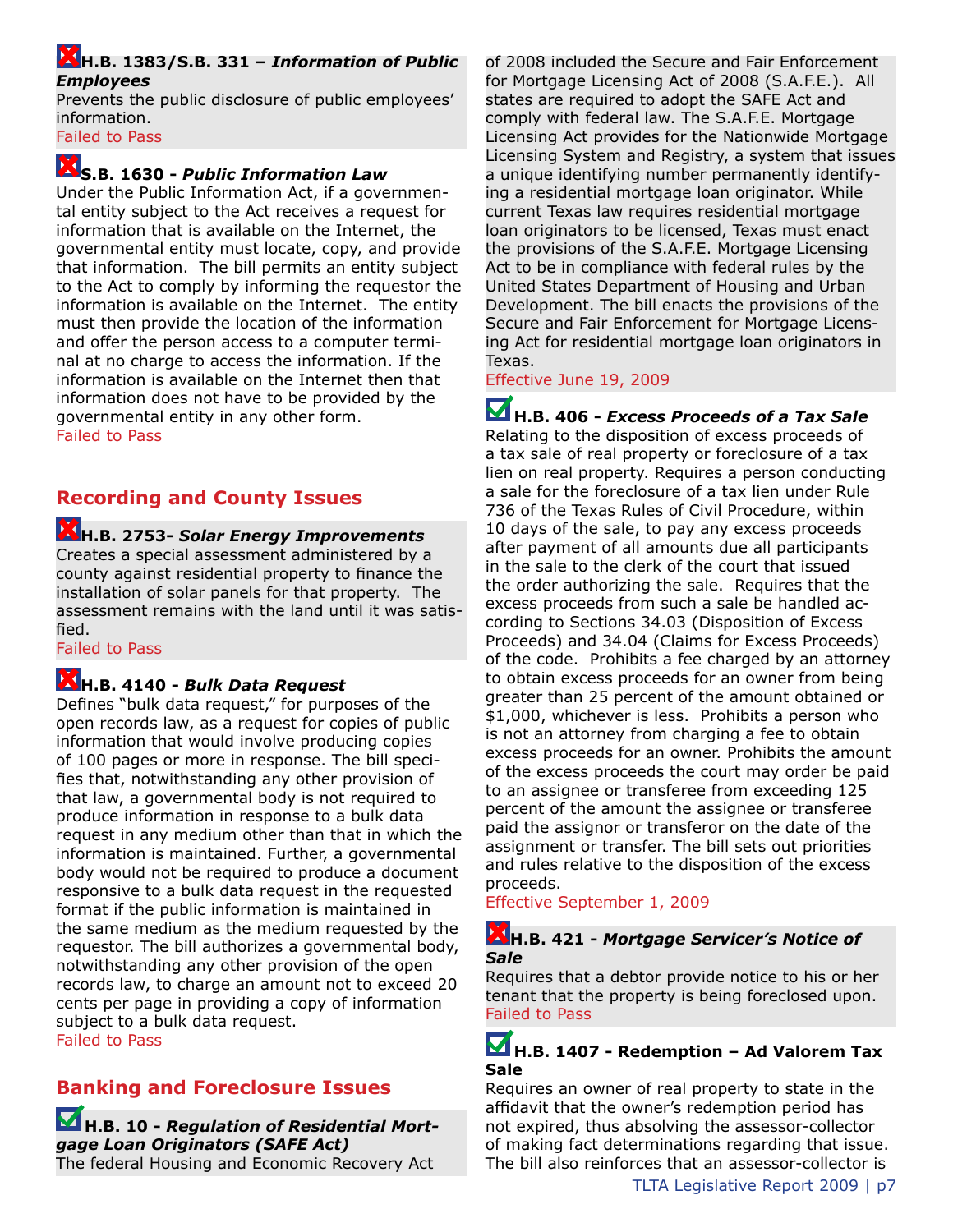not liable for acting in reliance upon the statements made in the affidavit. Effective September 1, 2009

**H.B. 2595 -** *Property Liens and Foreclosure* Extends the notice period for a foreclosure from 20 to 45 days.

Failed to Pass

**H.B. 2774 -** *Implementation of SAFE Act*

Amends current law relating to the licensing and regulation of certain persons involved in residential mortgage lending in order to bring sections of the Finance Code and the recovery fund claim process in compliance with the federal Secure and Fair Enforcement for Mortgage Licensing Act of 2008. Effective September 1, 2009

#### **H.B. 2779 -** *Licensing of Mortgage Loan Originators*

The bill provides the regulatory structure for the savings and mortgage lending commissioner to regulate mortgage banker employees who are residential mortgage loan originators. Building upon H.B. 10 (SAFE Act), the bill provides more specific requirements for the application and renewal process for a license, how the commissioner should exercise enforcement and disciplinary authority, or the rights afforded to a residential mortgage loan originator. The bill is patterned after the existing provisions in the Mortgage Broker License Act.

Effective April 1, 2010

## **H.B. 2840 -** *Mortgage Fraud*

Adds TDHCA to statutes relating to reporting, sharing information on, and investigating fraudulent activity. The bill makes it an offense to intentionally or knowingly make a false or misleading written statement in providing a property appraisal for compensation.

Effective September 1, 2009

### **H.B. 3485 -** *Notice of Foreclosure – Reporting to TDHCA*

Requires a person filing a notice of sale of residential property under Section 51.002(b) (relating to a notice of the sale) to submit to the county clerk a completed form that provides the zip code for the property. Requires the trustee or sheriff, on completion of a sale of real property, to submit to the county clerk a completed form that contains information on whether the property is residential. Requires the county clerk, not later than the 30th day after the date of receipt of a form under this section, to transmit the form to the Texas Department of Housing and Community Affairs (TDHCA). Requires the board of TDHCA to prescribe the forms required under this section. Authorizes the forms to only request information on whether the property is residential and the zip code of the property. TD-

HCA is required to report the information received under this section quarterly to the legislature in a format established by the board by rule. Vetoed

**H.B. 3857** *Foreclosure – Military Personnel* Allows for active duty military service members (and non active duty service members during the nine months after the date on which their service concluded) to either stay foreclosure proceedings or adjust the service members' obligations under a contract. The bill does not release the service member from all mortgage and contractual obligations but instead adjusts timeline for repayment and provides for the possibility of adjustment of obligations.

Effective June 19, 2009

## **S.B. 472-** *Notice to Vacate After Foreclosure*

Increases the minimum amount of written notice to vacate the property a purchaser of a foreclosed building is required to give a residential tenant of the building, extends the cure period on a pending foreclosure from 20 to 45 days, requires a mortgage lender to serve a debtor with written notice of sale by regular and certified mail, authorizes the attorney general to create a model form for that notice, and requires a debtor to notify any tenants of a pending foreclosure within seven days after the debtor receives a notice of sale. Failed to Pass

## **S.B. 2214 -** *Filing Fee – Foreclosure*

Creates a filing fee imposed on a notice of foreclosure sale to fund indigent civil legal services. Failed to Pass

### **Affordable Housing**

**H.B. 3240 -** *Resale as Affordable Housing* Establishes a municipal land banking program for affordable housing purposes. The bill removes tax liabilities to other taxing entities if the property is used for affordable housing. Failed to Pass

**TLTA Lobby Team:** 

 **Aaron Day - Director of Government Affairs**

 **Allen Place - Legislative Consultant**

 **Tom Rutledge - General Counsel**

### **Legislative Resources**

**Texas Legislative Council** www.tlc.state.tx.us

**Online**

**Texas Ethics Commission** www.tec.state.tx.us

**Texas Legislature**  www.capitol.state.tx.us www.sos.state.tx.us **Office of Secretary of State**